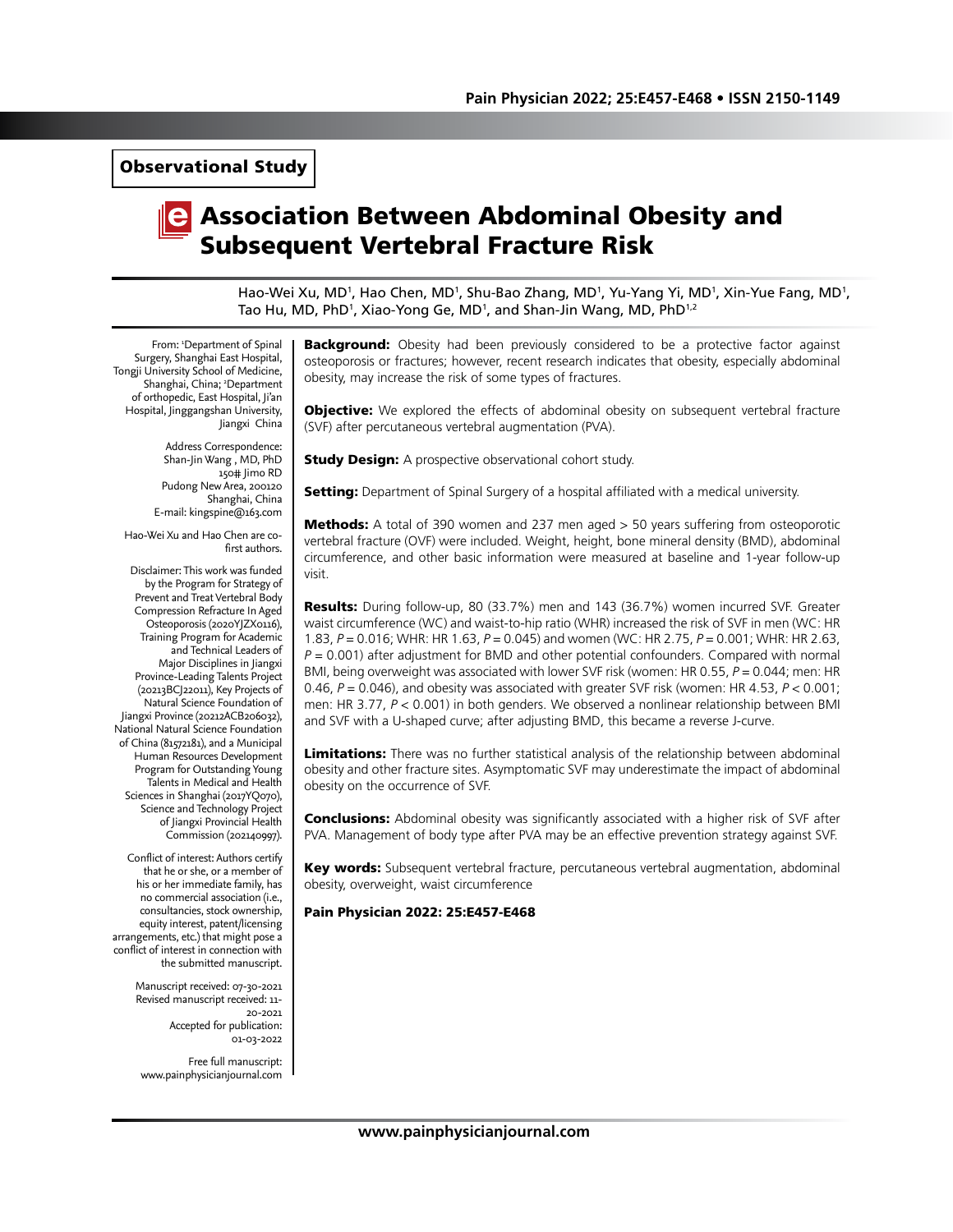**O**besity and fractures are both important public health issues. The interrelation between obesity and fracture is considered fracture site-dependent (1). Traditionally, low body public health issues. The interrelation between obesity and fracture is considered mass index (BMI) has been thought of as a risk factor for fracture and obesity as a protective factor. However, a recent meta-analysis showed that high BMI increased the risk of osteoporotic fracture after adjustment for bone mineral density (BMD) in women (2); that study did not report the relationship between BMI and the risk of vertebral fracture. Another meta-analysis showed that a higher BMI was related to a decrease in the risk of vertebral fracture in men, but not in women; after adjustment for BMD, higher BMI significantly increased the risk of osteoporotic vertebral fracture (OVF) in women (3).

The distribution of body fat, especially abdominal fat, can potentially affect bone differently and may increase the fracture risk in comparison with peripheral subcutaneous fat (4). Recently, abdominal obesity has been reported to be positively associated with hip fracture, as measured by waist circumference (WC) and waist-to-hip ratio (WHR) (5). In the Tasmanian Older Adult Cohort study, the prevalence of vertebral fractures was positively association with WC in women (6). According to the current literature, WC is negatively related to BMD and might increase the risk of vertebral fracture (7). Moreover, Paik et al (8) reported that a larger WC was independently related to a higher vertebral fracture risk.

As a minimally invasive technique, percutaneous vertebral augmentation (PVA) can rapidly relieve pain, restore vertebral height, and provide biomechanical stability; however, increasingly greater evidence shows that the incidence of new OVF after PVA is significantly increased (9). Many studies have reported the risk factors for SVF, including decreased BMD, leakage of bone cement, excessive volume of bone cement, and BMI, among others (10). One study (11) demonstrated that an increased risk of OVF was related to low BMI (< 22 kg/m2 ); however, Ren et al (12) reported that a higher BMI increased the occurrence of new symptomatic OVF after PVP. BMI is considered a controversial risk factor for SVF after PVA owing to a nonlinear relationship.

As far as we know, few studies have investigated the influence of BMI and abdominal obesity on incidence of SVF in patients who receive PVA treatment. In the present study, we explored the effects of BMI and abdominal obesity on SVF after PVA.

# **METHODS**

# **Participants**

This was a population-based prospective cohort study conducted at our hospital. We included a total of 627 patients (390 women and 237 men) greater than 50 years of age who were assessed using a self-administered questionnaire and physical measurements. Our study was initiated in January 2015 and followed-up for 4-60 months until December 2020. Participants enrolled in our study had experienced an OVF and received PVA owing to ineffective conservative treatment, severe pain, unstable vertebral compression fractures, and nonunion of vertebral fractures. The study was approved by the ethics committee of our hospital. All participants agreed to the use of their clinical data for this study and provided their written informed consent. All participants met the following inclusion criteria: (1) age above 50 years; (2) experienced a low-energy fracture without bone trauma or developed tuberculosis during the follow-up period; (3) experienced a first OVF and had no prior history of spinal surgery; (4) a singlesegment vertebral fracture combined with a unilateral approach PVA; (5) the amount of bone cement injected was 3 mL to 5 mL; and (6) patients were taking calcium, vitamin D, and anti-osteoporosis measures (bisphosphonates or teriparatide) after PVA treatments. Exclusion criteria included: (1) pathological fracture caused by cancer, infection, inflammatory disease, or highenergy trauma; (2) incomplete medical records, imaging data, and other physical measurements; (3) patients who subsequently died owing to an accident or other diseases; (4) imaging evidence showing intervertebral disc cement leakage; (5) patients with malnutrition  $(MI < 18.5 \text{ kg/m}^2)$ ; and (6) the presence of metabolic bone disease other than osteoporosis (including Cushing's disease, hyperthyroidism, hyperparathyroidism, thyroid cysts, or hypothyroidism) (Fig. 1).

#### Measurement

At baseline and at a follow-up visit after 1 year, height and weight were measured using an electronic scale. BMI was calculated as weight (kg) divided by height in meters squared (kg/m<sup>2</sup>). Based on the Asia Pacific definition (13) of obesity, individuals with 18.5 kg/m<sup>2</sup>  $\leq$  BMI  $<$  23 kg/m<sup>2</sup> were categorized as "normal weight," those with BMI 23 to 25 kg/m<sup>2</sup> as "overweight," and participants with BMI  $\geq$  25 kg/m² as "obesity." WC was measured at the mid-point between the lowest rib and the iliac crest. Generalized obesity (BMI < 23 kg/m2 ) and abdominal obesity (men: WC > 90 cm;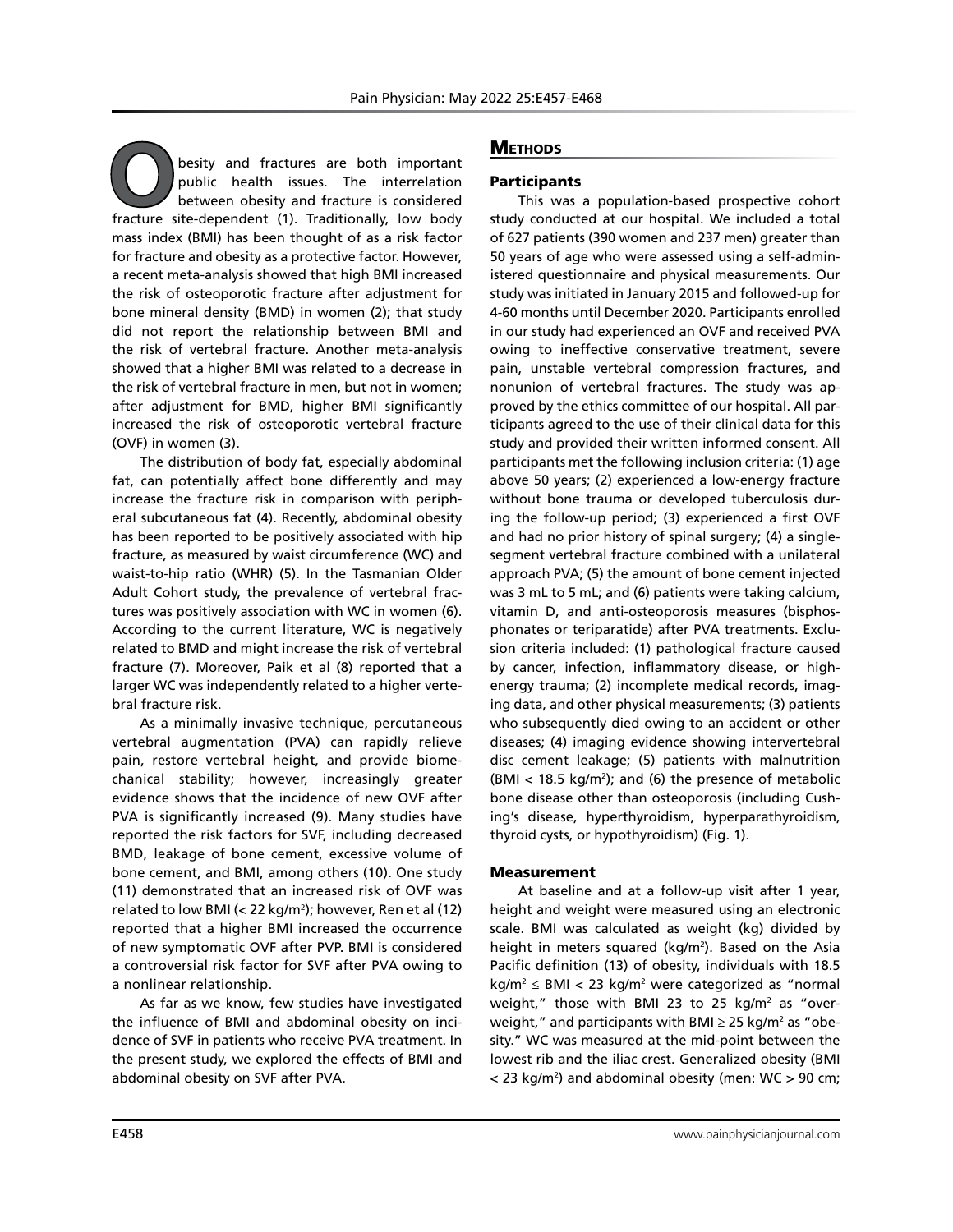

women: WC > 80 cm) were defined according to the World Health Organization Asia-Pacific guidelines (13). Hip circumference (HC) was measured at the point of maximum buttock extension, and the WHR was calculated as WC divided by HC; abdominal obesity (men: WHR > 0.9; women: WHR > 0.85) was defined according to the WHO guidelines (14). Absolute changes in BMI (ΔBMI) were calculated by subtracting the baseline BMI from the BMI measured at 1 year after the baseline visit; the magnitude of ΔBMI was further classified into 3 groups:  $\pm$  10% loss/gain, loss > 10%, and gain > 10%.

Dual-energy x-ray absorptiometry (Prodigy GE Healthcare, Chicago, IL) was used to assess femoral neck (FN) BMD. Serum 25(OH)D level was measured by enzyme-linked immunosorbent assay method at enrollment. Potential confounders confirmed in a questionnaire included smoking status (never and current smoker), drinking status, education level, and history of self-reported falls during the previous 1 year. History of

hormone replacement therapy (HRT) was also queried, and history of antiosteoporosis drug use was defined as regular use of bisphosphonates or teriparatide. Hypertension history, diabetes history, and coronary heart disease were previously validated using the questionnaire. The Framingham questionnaire was used to assess physical activity and includes 5 aspects of physical activity: basal, sedentary, light activity, moderate activity, and heavy activity (15).

#### Definition of SVF

In the first 3 months after PVA surgery, patients were followed up monthly at the outpatient department and subsequently at 3-month intervals. Magnetic resonance imaging (MRI) examination was performed in patients with recurrent low back pain and suspected new vertebral fracture. A diagnosis of SVF was made when the imaging outcome met one of the following criteria: x-ray or computed tomography (CT) indicated a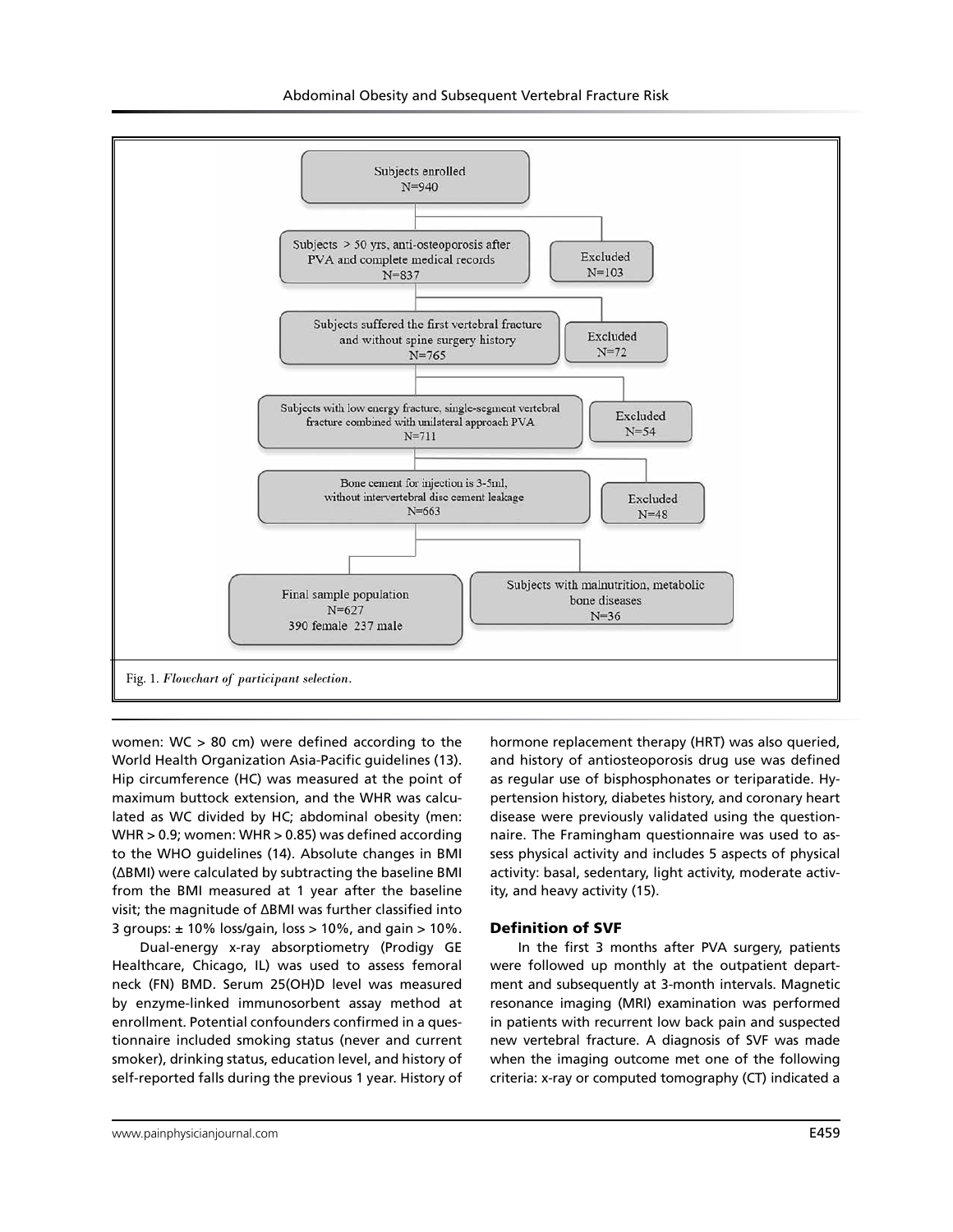moderate to severe vertebral fracture according to the Genant semiquantitative scale (16), or T1-weighted MRI showed low attenuation and T2-weighted MRI showed high attenuation. We defined SVF to include remote and adjacent vertebral fractures. All SVFs recorded among study participants occurred during the follow-up period; whenever new vertebral fractures were found; an MRI examination was performed and the information about the new fractured vertebral segment was collected.

# Statistical Analysis

Continuous variables are shown as mean  $\pm$  standard deviation. Categorical variables are presented as percentages and analyzed using the Pearson's chisquare test or Fisher's exact test. Results were compared with the Student t-test for normally distributed data; non-normally distributed data were compared using the Mann-Whitney U test. The survival curve was drawn using the Kaplan-Meier method, and a log-rank test was used to compare the survival time of each group.

A Cox proportional hazards model was used to analyze the relationship between BMI, abdominal obesity, and SVF risk in the models. The outcomes taken into account in the models were SVF. The univariate model with BMI/abdominal obesity alone and adjusted models were as follows: (1) adjusted model with abdominal obesity/BMI, and clinical risk factors: age, history of smoking, diabetes, antiosteoporosis drug use, hormone replacement therapy (HRT; in women), and falls, physical activity, treated vertebral level; (2) full model with abdominal obesity/BMI, clinical factors, and FN BMD. The association between ΔBMI and SVF risk was also analyzed using Cox proportional hazard models, and patients who sustained a fracture (or died) within the 1-year visit were excluded. The degree of association between abdominal obesity/BMI/ΔBMI and SVF risk is shown as the hazard ratio (HR) with a 95% confidence interval (CI) in each model.

Possible collinearity between WHR, WC, BMD, and BMI was evaluated using the variance inflation factor (VIF = 1/ (1 – R<sup>2</sup>)); a predictor with VIF < 10 is indicative of no obvious collinearity. Interaction terms were used to examine whether WHR and WC interacted with BMI, BMD, age, and gender on SVF risk. A restricted cubic spline (smooth curve) was used to assess nonlinear relationships between BMI and SVF risk. All statistical analyses were performed using the R statistical environment, version 3.0.1 for Windows (The R Project for Statistical Computing, Vienna, Austria). The level of statistical significance was set at *P* < 0.05.

# **RESULTS**

# Baseline Characteristics

During follow-up, a total of 627 patients were analyzed; among them, 143 women and 80 men experienced an SVF after PVA, 74 women (51.7%) and 34 men (42.5%) underwent PVA again and others received conservative treatments. Compared with participants without SVF, those with SVF were older, had a higher WHR, and had a lower FN BMD; they were more likely to smoke, to have lower antiosteoporosis drug use and physical activity, and experience a higher occurrence of falls after age 50 years. Women with SVF tended to have used HRT compared with non-SVF patients and had higher HC and BMI. Vertebral fracture at the thoracolumbar junction (TL junction) had a higher incidence of initial fracture (women: 74.8%, men: 68.8%) (Table 1) and was similar in SVF (Fig. 2). In addition, the baseline characteristics of body type change are presented in Table 2. Subjects with SVF were likely to have greater mean changes of height within 1 year, most participants (women: 87.3%, men: 85.5%) had changes in BMI within a 10% range of baseline.

# Abdominal Obesity and SVF Risk

When WHR was used to measure abdominal obesity, a higher WHR compared with a lower WHR increased the risk of SVF (women:  $HR = 2.34$ ,  $P = 0.001$ ; men: HR =  $2.89$ ,  $P < 0.001$ ) in the unadjusted analysis. After adjustment for BMI and clinical factors, higher WHR increased the risk of SVF (women: HR = 4.34, *P*  $<$  0.001; men: HR = 1.75,  $P = 0.018$ ), but the relationship was weakened after adjusting for BMD (women: HR = 2.63, *P* = 0.001; men: HR = 1.63, *P* = 0.045). The higher WC increased risk of SVF in women (HR = 2.3, *P* < 0.001) and men (HR = 2.9, *P <* 0.001); additional adjustment for potential confounders did not change the outcome (women: HR = 2.75, *P* = 0.001; men: HR = 1.83, *P* = 0.016) (Table 3).

# Association Between BMI and SVF

Table 4 shows that in the unadjusted analysis, compared with a normal BMI, overweight was associated with a lower SVF risk (women: HR = 0.37, *P* < 0.001; men: HR = 0.33, *P* = 0.002) but obesity was associated with greater SVF risk (women: HR = 2.16, *P*< 0.001; men: HR = 2.58, *P* < 0.001) in both genders. This relationship was also demonstrated after adjusting for clinical factors (women: HR = 0.35, *P* < 0.001; men: HR = 0.39, *P* =0.015 in overweight; women: HR = 2.09, *P* = 0.013; men: HR = 4.11, *P* < 0.001 in obesity). With fur-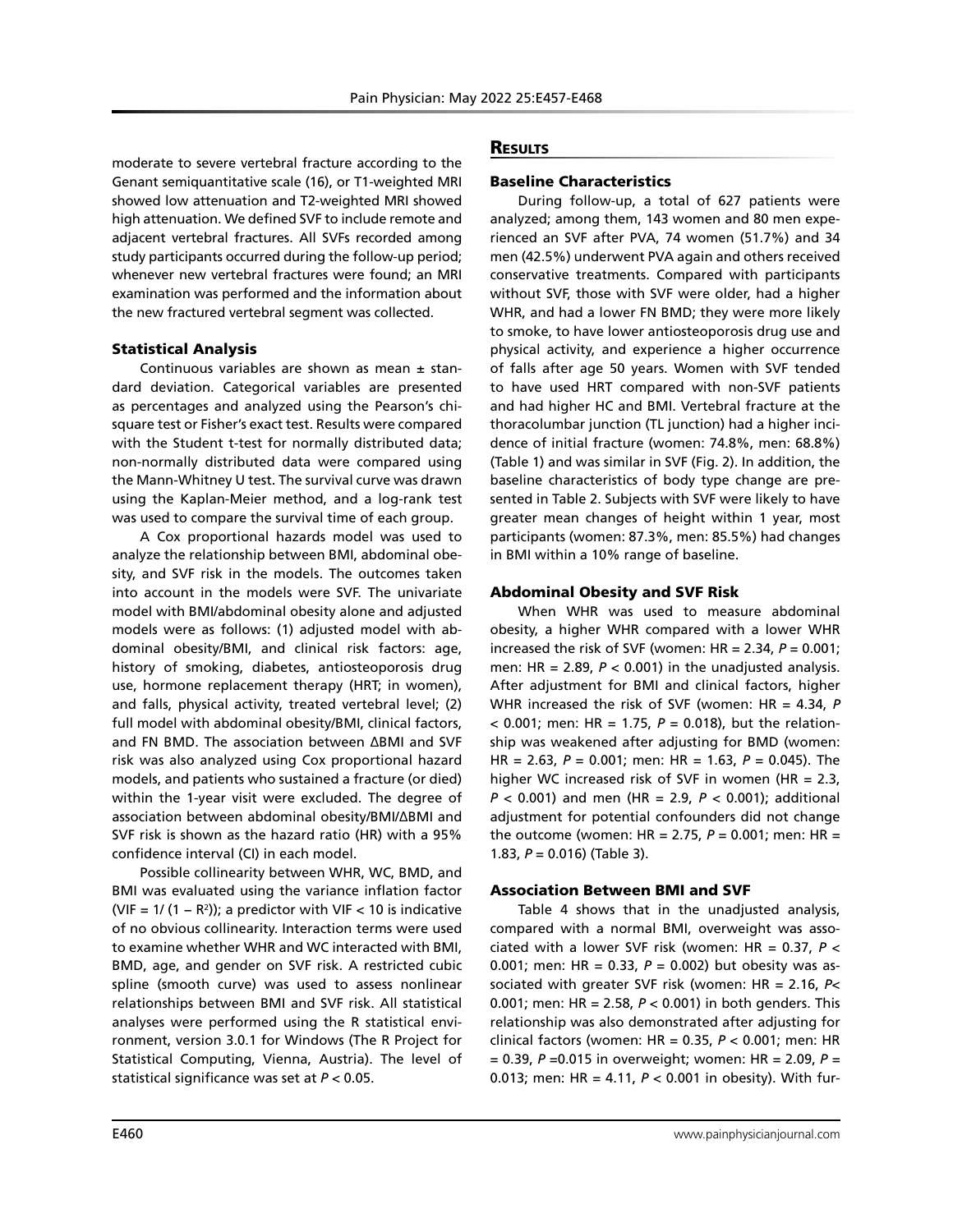|                                     |                          | Male                   |                          | Female                    |                        |                  |
|-------------------------------------|--------------------------|------------------------|--------------------------|---------------------------|------------------------|------------------|
|                                     | <b>SVF</b><br>$(n = 80)$ | Non-SVF<br>$(n = 157)$ | $\boldsymbol{P}$         | <b>SVF</b><br>$(n = 143)$ | Non-SVF<br>$(n = 247)$ | $\boldsymbol{P}$ |
| Age, Years                          | $71.09 \pm 2.38$         | $67.83 \pm 3.35$       | < 0.001                  | $71.06 \pm 3.30$          | $68.44 \pm 3.31$       | < 0.001          |
| Height, m                           | $1.69 \pm 0.16$          | $1.75 \pm 0.16$        | 0.005                    | $1.60\pm0.03$             | $1.61\pm0.03$          | 0.094            |
| Weight, kg                          | $69.11 \pm 10.55$        | $73.12 \pm 9.33$       | 0.003                    | $66.06 \pm 11.51$         | $62.53 \pm 9.87$       | 0.002            |
| BMI, $\text{kg/m}^2$                | $24.42 \pm 4.14$         | $23.91 \pm 3.09$       | 0.293                    | $25.36 \pm 4.35$          | $24.01 \pm 3.68$       | 0.001            |
| Waist circumference, cm             | $101.13 \pm 7.82$        | $100.79 \pm 8.22$      | 0.764                    | $82.37 \pm 5.60$          | $79.59 \pm 5.45$       | < 0.001          |
| Hip circumference (cm)              | $95.59 \pm 7.57$         | $95.01 \pm 8.01$       | 0.592                    | $95.76 \pm 4.94$          | $94.40 \pm 4.73$       | 0.007            |
| Waist/hip ratio (cm/cm)             | $0.91 \pm 0.09$          | $0.87 \pm 0.08$        | 0.001                    | $0.85 \pm 0.03$           | $0.84 \pm 0.03$        | ${}< 0.001$      |
| Diabetes, yes                       | 32 (40.0%)               | 43 (27.4%)             | 0.048                    | 72 (50.3%)                | 60 (24.3%)             | < 0.001          |
| Hypertension, yes                   | 28 (35%)                 | 47 (29.9%)             | 0.428                    | 47 (32.9%)                | 85 (34.4%)             | 0.756            |
| Coronary heart disease              | 14 (17.5%)               | 25 (15.9%)             | 0.757                    | 22 (15.4%)                | 37 (15%)               | 0.914            |
| Smoking, yes                        | 60 (75.0%)               | 83 (52.9%)             | 0.001                    | 74 (51.7%)                | 47 (19%)               | ${}< 0.001$      |
| Drinking, yes                       | 24 (30%)                 | 40 (25.5%)             | 0.458                    | 28 (19.6%)                | 45 (18.2%)             | 0.740            |
| $25(OH)D$ , ng/mL                   | $18.66 \pm 8.87$         | $19.97 \pm 9.36$       | 0.299                    | $20.05 \pm 8.54$          | $18.75 \pm 7.58$       | 0.123            |
| History of falls, yes               | 32 (40%)                 | 27 (17.2%)             | < 0.001                  | 48 (33.6%)                | 60 (24.3%)             | 0.049            |
| Physical activity, METs             | $25.12 \pm 1.86$         | $28.08 \pm 2.41$       | < 0.001                  | $22.11 \pm 3.28$          | $27.57 \pm 4.31$       | ${}< 0.001$      |
| Education levels (High school, yes) | 40 (50.0%)               | 79 (50.3%)             | 0.963                    | 76 (53.1%)                | $127(51.4\%)$          | 0.742            |
| Anti-osteoporosis drugs use, yes    | 44 (55.0%)               | 117 (74.5%)            | 0.002                    | 83 (58%)                  | 211 (85.4%)            | ${}< 0.001$      |
| HRT(%)                              |                          |                        | $\overline{\phantom{a}}$ | $6(4.2\%)$                | 42 (17%)               | < 0.001          |
| $FN BMD$ , $g/cm2$                  | $0.72 \pm 0.12$          | $0.92 \pm 0.11$        | ${}< 0.001$              | $0.72 \pm 0.095$          | $0.847 \pm 0.16$       | < 0.001          |
| Treated vertebral level             |                          |                        | 0.213                    |                           |                        | < 0.001          |
| Non-TL junction                     | 25 (31.3%)               | 62 (39.5%)             |                          | 36 (25.2%)                | $120(48.6\%)$          |                  |
| TL junction                         | 55 (68.8%)               | 95 (60.5%)             |                          | 107 (74.8%)               | 127 (51.4%)            |                  |

Table 1. *Baseline characteristics of the initial fracture participants in the study stratified by subsequent vertebral fracture incidence.*

BMI, body mass index; FN BMD, femoral neck bone mineral density; Physical activity, METs, metabolic equivalents; HRT, hormone replacement therapy.

ther adjustment for BMD, the risk of SVF increased in both men and women (women:  $HR = 0.55$ ,  $P =$ 0.044; men: HR = 0.46, *P* = 0.046 in overweight; women: HR 4.53, *P* < 0.001; men: HR = 3.77, *P* < 0.001 in obesity). Obese and abdominal obesity in people have a higher cumulative incidence of SVF (Fig. 3). Furthermore, in the unadjusted analysis, compared to  $\pm$  10% changes in BMI, the group of BMI gain > 10% had an increased risk of SVF (women: HR = 1.83, P = 0.024; men: HR = 4.35, *P*< 0.001). After multivariable adjustment, changes of BMI were not statistically significant.

More importantly, we observed a nonlinear relationship between BMI and SVF with a Ushaped curve; after adjusting for BMD, the shape became a reverse J-curve (Fig. 4).

#### Collinearity and Interaction Analysis

In women, the VIF was 2.00 for WHR, 2.03

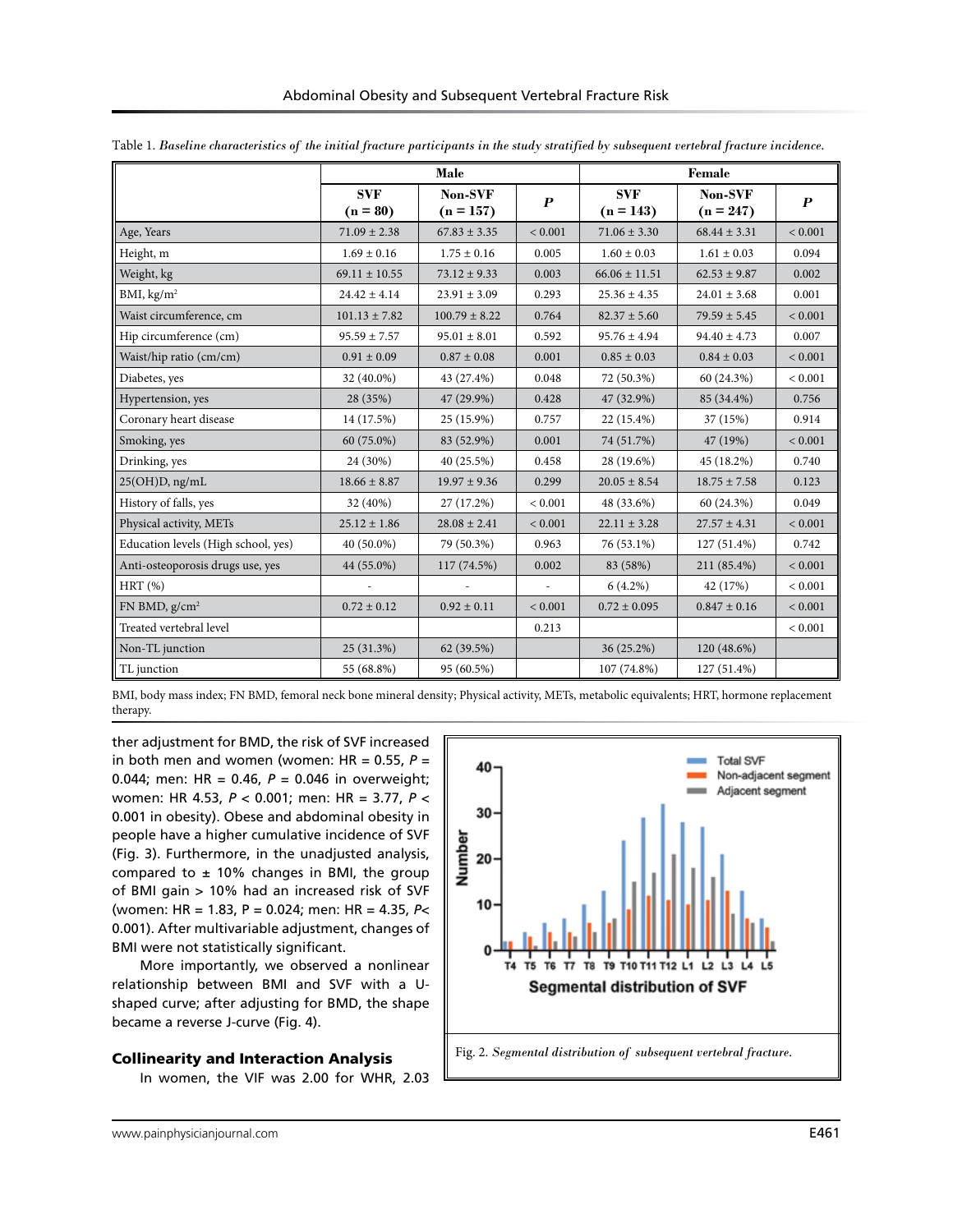|                                  |                    | Male                   |                  | Female             |                        |                  |  |
|----------------------------------|--------------------|------------------------|------------------|--------------------|------------------------|------------------|--|
| $1$ -year $^a$                   | $SVF(n = 55)$      | Non-SVF<br>$(n = 153)$ | $\boldsymbol{P}$ | $SVF(n = 109)$     | Non-SVF<br>$(n = 213)$ | $\boldsymbol{P}$ |  |
| ∆Height, cm                      | $-1.34 \pm 0.56$   | $-0.87 \pm 0.47$       | ${}< 0.001$      | $-1.34 \pm 0.58$   | $-0.84 \pm 0.46$       | ${}< 0.001$      |  |
| $\Delta$ Weight, kg              | $-0.77 \pm 4.20$   | $-1.03 \pm 3.43$       | 0.657            | $-1.63 \pm 4.19$   | $-1.11 \pm 4.36$       | 0.304            |  |
| $\Delta$ BMI, kg/m <sup>2</sup>  | $0.10 \pm 1.48$    | $-0.11 \pm 1.21$       | 0.284            | $0.56 \pm 1.26$    | $-0.09 \pm 1.16$       | 0.294            |  |
| ∆Waist circumference, cm         | $-0.21 \pm 1.85$   | $-0.52 \pm 1.99$       | 0.314            | $-0.46 \pm 1.27$   | $-0.24 \pm 1.28$       | 0.142            |  |
| $\Delta$ Hip circumference (cm)  | $-0.08 \pm 0.68$   | $-0.17 \pm 0.63$       | 0.359            | $-0.31 \pm 0.62$   | $-0.12 \pm 0.62$       | 0.01             |  |
| $\Delta$ Waist/hip ratio (cm/cm) | $-0.001 \pm 0.014$ | $-0.004 \pm 0.016$     | 0.299            | $-0.001 \pm 0.009$ | $-0.002 \pm 0.009$     | 0.638            |  |
| Relative ∆BMI (Proportion%)      |                    |                        | ${}< 0.001$      |                    |                        | ${}< 0.001$      |  |
| $>10\%$ loss                     | $7(12.7%)$ *       | $7(4.6\%)*$            |                  | $7(6.4\%)$ #       | $12(5.6\%)$ #          |                  |  |
| $±10\%$                          | 35 (63.6%)         | 143 (93.5%)            |                  | 85 (78%)           | 196 (92%)              |                  |  |
| $>10\%$ gain                     | $13(23.6\%)*$      | $3(2\%)^*$             |                  | $17(15.6\%)*$      | $5(2.3\%)*$            |                  |  |

#### Table 2. *Body type change from the baseline (ΔBMI).*

 $^{\text{a}}$  Patients who sustained a fracture (or died) within the 1-year visit are excluded. \*Pairwise comparisons to group of  $\pm$  10%, P < 0.05. #Pairwise comparisons to group of > 10% gain, P < 0.05.

|                  |  |  | Table 3. Association between abdominal obesity and subsequent vertebral fracture risk stratified by gender: multivariable cox regression |  |
|------------------|--|--|------------------------------------------------------------------------------------------------------------------------------------------|--|
| <i>analysis.</i> |  |  |                                                                                                                                          |  |

|                         | Crude model       | $\boldsymbol{P}$ | Adjusted (BMI +<br>clinical factors) | P           | Adjusted (BMI +<br>clinical factors + BMD) | $\boldsymbol{P}$ |  |
|-------------------------|-------------------|------------------|--------------------------------------|-------------|--------------------------------------------|------------------|--|
| Female                  |                   |                  |                                      |             |                                            |                  |  |
| $WHR \leq 0.85$         |                   |                  |                                      |             |                                            |                  |  |
| WHR > 0.85              | $2.34(1.66-3.29)$ | 0.001            | 4.34 (2.44-7.70)                     | ${}< 0.001$ | $2.63(1.49-4.64)$                          | 0.001            |  |
| $WC \leq 80cm$          |                   |                  |                                      |             |                                            |                  |  |
| WC > 80cm               | $2.3(1.63-3.25)$  | ${}< 0.001$      | $3.47(1.99-6.07)$                    | ${}< 0.001$ | $2.75(1.52-4.96)$                          | 0.001            |  |
| Male                    |                   |                  |                                      |             |                                            |                  |  |
| $WHR \leq 0.9$          |                   |                  |                                      |             |                                            |                  |  |
| WHR > 0.9               | $2.89(1.85-4.51)$ | ${}< 0.001$      | $1.75(1.1-2.81)$                     | 0.018       | $1.63(1.01-2.65)$                          | 0.045            |  |
| $WC \leq 90cm$          |                   |                  |                                      |             |                                            |                  |  |
| $\parallel$ WC $> 90cm$ | $2.9(1.85-4.55)$  | ${}< 0.001$      | $1.82(1.13-2.92)$                    | 0.013       | $1.83(1.12-3.02)$                          | 0.016            |  |

WC, waist circumference; WHR, Waist/hip ratio; BMD, femoral neck BMD; Clinical factors: age, history of smoking, diabetes, anti-osteoporosis drugs use, HRT (in women) use, falls, physical activity, and treated vertebral level.

for WC, and 1.03 for BMD on BMI; we observed similar results in men (VIF for WHR, WC, and BMD on BMI was 1.95, 1.94, and 1.01, respectively).

No statistically significant interaction was detected between WHR and BMI for the risk of SVF. There was also no significant interaction between WC and BMI. Age, gender, and BMD showed no interaction with WHR and WC.

# **Discussion**

Recently, there has been increasing evidence demonstrating a nonlinear association between BMI and risk of fracture among different genders and ages (17,18). Some studies have demonstrated that higher BMI has an adverse effect on fracture risk after adjusting for BMD (19). However, few studies (20) have confirmed the BMI influence on the occurrence of SVF in patients who receive PVA treatment. Our results proved nonlinear relationships between BMI and SVF, with a U-shaped curve, which became a reverse J-shaped curve after adjusting for BMD. Abdominal obesity tended to be a high risk for SVF in both women and men.

#### Comparison With Previous Studies

Many studies have revealed that different patient populations with different fracture sites may produce divergent results. In a meta-analysis (2) of 398,610 women followed up for a mean of 5.7 years, people with obe-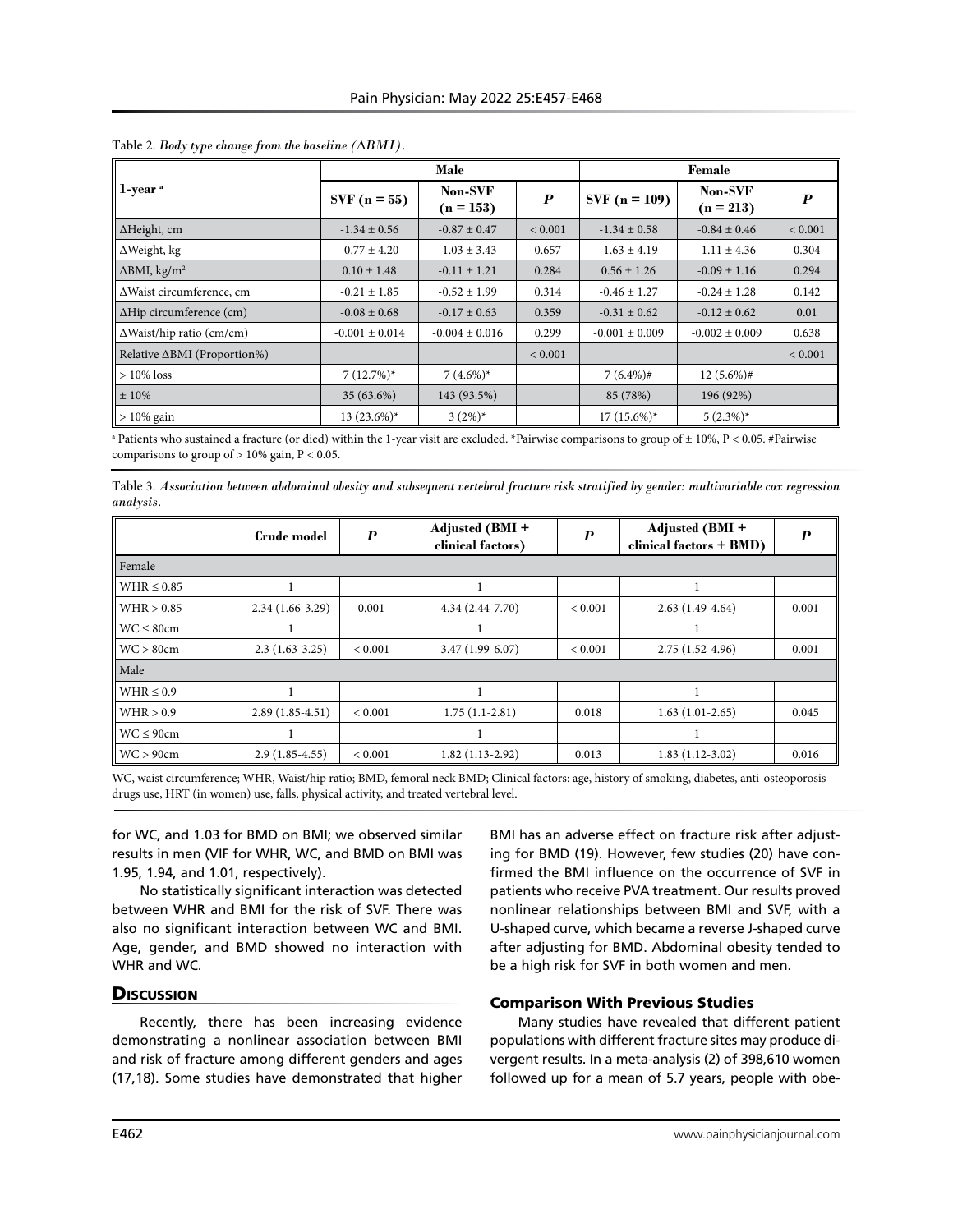|                                                          | <b>Crude model</b> | $\boldsymbol{P}$ | <b>Adjusted</b><br>(clinical factors) | $\boldsymbol{p}$ | <b>Adjusted (clinical</b><br>$factors + BMD)$ | $\boldsymbol{P}$ |  |  |
|----------------------------------------------------------|--------------------|------------------|---------------------------------------|------------------|-----------------------------------------------|------------------|--|--|
| Female                                                   |                    |                  |                                       |                  |                                               |                  |  |  |
| Normal                                                   | 1                  |                  | 1                                     |                  | 1                                             |                  |  |  |
| Overweight                                               | $0.37(0.23-0.59)$  | ${}< 0.001$      | $0.35(0.19-0.61)$                     | ${}< 0.001$      | $0.55(0.31-0.98)$                             | 0.044            |  |  |
| Obesity                                                  | $2.16(1.47-3.14)$  | ${}< 0.001$      | $2.09(1.16-3.75)$                     | 0.013            | $4.53(2.35-8.70)$                             | ${}< 0.001$      |  |  |
| Relative $\triangle$ BMI (category)(1-year) <sup>a</sup> |                    |                  |                                       |                  |                                               |                  |  |  |
| $>10\%$ loss                                             | $1.82(0.83-3.97)$  | 0.13             | $1.53(0.69-3.37)$                     | 0.291            | $1.12(0.50-2.51)$                             | 0.782            |  |  |
| ±10%                                                     |                    |                  |                                       |                  |                                               |                  |  |  |
| $>10\%$ gain                                             | $1.83(1.08-3.09)$  | 0.024            | $0.96(0.53-1.73)$                     | 0.885            | $0.89(0.49-1.60)$                             | 0.689            |  |  |
| Male                                                     |                    |                  |                                       |                  |                                               |                  |  |  |
| Normal                                                   | 1                  |                  | 1                                     |                  | 1                                             |                  |  |  |
| overweight                                               | $0.33(0.16-0.66)$  | 0.002            | $0.39(0.18-0.83)$                     | 0.015            | $0.46(0.22-0.99)$                             | 0.046            |  |  |
| obesity                                                  | $2.58(1.58-4.21)$  | ${}< 0.001$      | $4.11(2.33-7.26)$                     | ${}< 0.001$      | $3.77(2.13-6.65)$                             | < 0.001          |  |  |
| Relative $\triangle$ BMI (category)(1-year) <sup>a</sup> |                    |                  |                                       |                  |                                               |                  |  |  |
| $>10\%$ loss                                             | $2.26(0.98-5.22)$  | 0.055            | $2.31(0.91 - 5.83)$                   | 0.077            | $1.05(0.36-3.01)$                             | 0.927            |  |  |
| ±10%                                                     | 1                  |                  | 1                                     |                  | 1                                             |                  |  |  |
| $>10\%$ gain                                             | $4.35(2.26-8.38)$  | ${}< 0.001$      | $2.32(1.11-4.86)$                     | 0.026            | $1.73(0.82 - 3.68)$                           | 0.153            |  |  |

Table 4. *Association between body mass index, relative ∆BMI and subsequent vertebral fracture risk stratified by gender: multivariable cox regression analysis.*

BMD, femoral neck BMD; Clinical factors, age, history of smoking, diabetes, anti-osteoporosis drugs use, HRT (in women) use and falls, physical activity, treated vertebral level.

a For 1-year samples, the follow-up starts from the 1-year visit, and the follow up time is 4 years; patients who sustained a fracture (or died) within the 1-year visit are excluded.

sity had a lower risk of hip and osteoporotic fractures than overweight women; however, when adjusted for BMD, obesity significantly increased the risk of fracture. Low BMI is a risk factor for hip and osteoporotic fractures; even after adjustment for BMD, it was still a risk factor for hip fracture but showed a protective effect against osteoporotic fracture. Another meta-analysis (3) among 105,129 participants followed for nearly 20 years showed that in a model without adjustment for BMD, a higher BMI decreased the risk of vertebral fracture only in men. After adjustment for BMD, BMI elevated the risk of vertebral fracture in women.

Older people with osteoporotic vertebral fractures will lose their height faster. It is not clear if this is a valid measurement to use for BMI as height loss is part of a vertebral compression fracture in older patients (21). In order to demonstrate the initial validity of BMI, we also explored the effect of changes in body height and weight on the risk of SVF. Height and weight were measured at baseline and at follow-up visits after 1 year. We observed that participants who suffered SVF were likely to have greater height loss and increased BMI within 1 year. The group of BMI gain > 10% increased the risk of SVF only in women. Wilsgaard et

al (22) also found that taking a 10-year BMI (kg/m<sup>2</sup>) change 0 to < 1 as a reference, ∆BMI < −1 loss or > 3 gain in a 10-year follow-up substantially increased the risk of non-vertebral fracture in elderly men.

Considering the insufficient evidence from studies only investigating BMI, some scholars have focused on the relationship between the type of obesity with incidence of vertebral fracture. A study among 54,934 Nurses' Health Study participants (8) showed that a larger WC was related to higher vertebral fracture risk. Although few studies have reported, the relationship between body composition and vertebral fracture, Karen et al (23) demonstrated that greater (+1 SD) visceral adipose tissue (OR = 2.50) than total fat mass  $(OR = 1.06)$  increased the odds of any grade vertebral fracture in women but not in men. Regardless of BMD, total and visceral adiposity were related to a higher incidence of vertebral fracture only in women. Similarly, our studies showed that a higher abdominal fat mass increased the risk of SVF.

Recently, some studies (24) offered strong evidence that cement leakage, lower BMI, and BMD were risk factors for SVF after PVP. The high fracture risk among individuals with a low BMI is mainly mediated by a low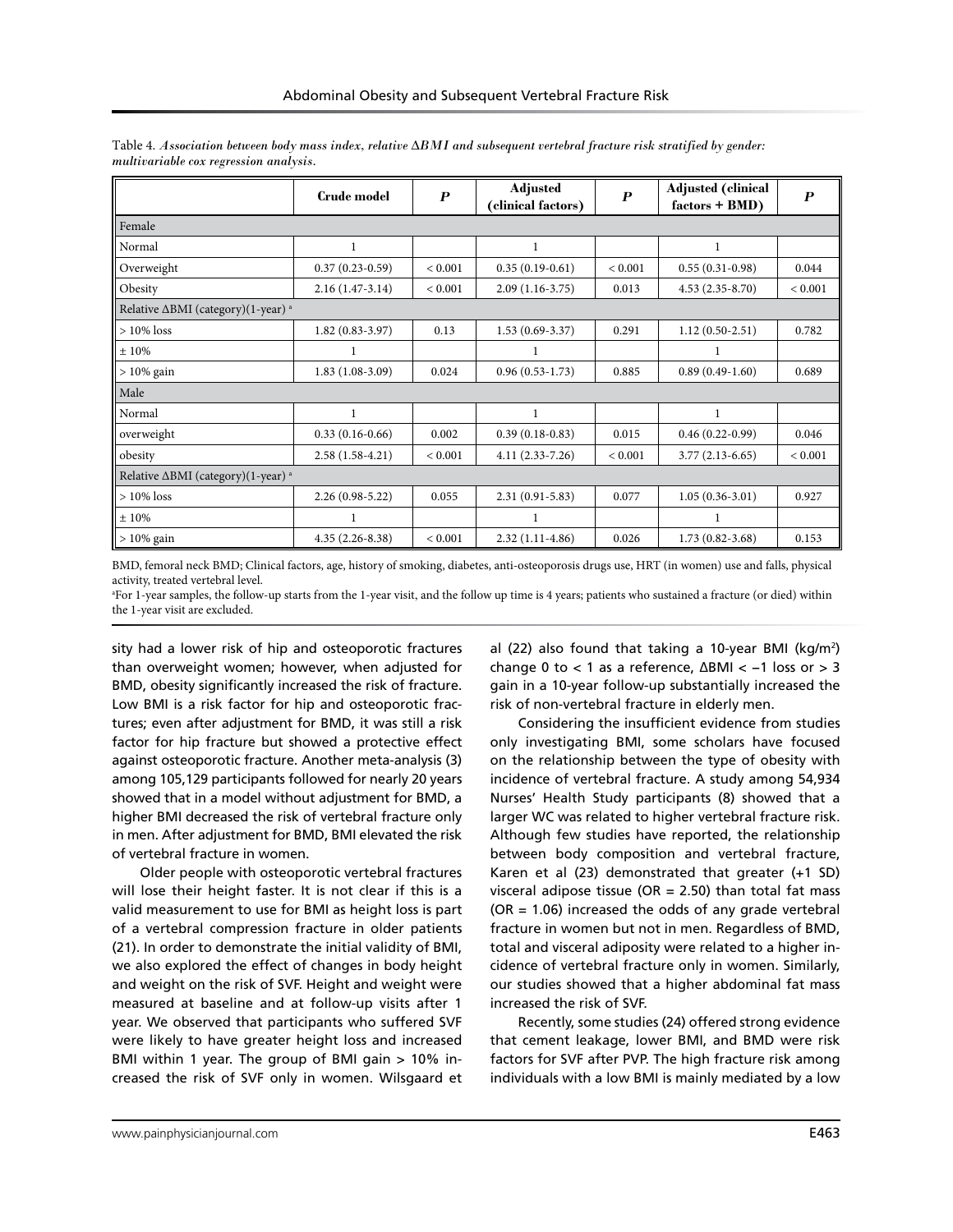

Fig. 3. *Cumulative incidence (95% confidence interval) of subsequent vertebral fracture, stratified by gender, P-values for logrank tests are given*  $(A-F, P \le 0.05)$ *.* 

BMD value (19); however, Hai-long et al (12) demonstrated that a high BMI (OR =  $1.268$ ) was significantly associated with SVF after PVP. Greater attention has been paid to surgical factors, included surgical levels, cement leakage, amount of cement, and degree of kyphosis. However, patient-related factors such as BMI have not been studied in-depth among patients with PVA. Therefore, we only included patients with singlesegment vertebral fracture and non-cement leakage in the current study to avoid introducing bias.

# Possible Explanations, Implications, and Unanswered Questions

With the widespread use of PVA, it has been reported that the incidence of SVA could be as high as 11% to 52% (25,26). The occurrence of SVF is affected by many factors. Previous studies have confirmed that bone mineral density reduction and surgery-related factors, such as cement volume and cement leakage, increase the incidence of SVF after PVA (24). However, few studies have confirmed the influence of BMI on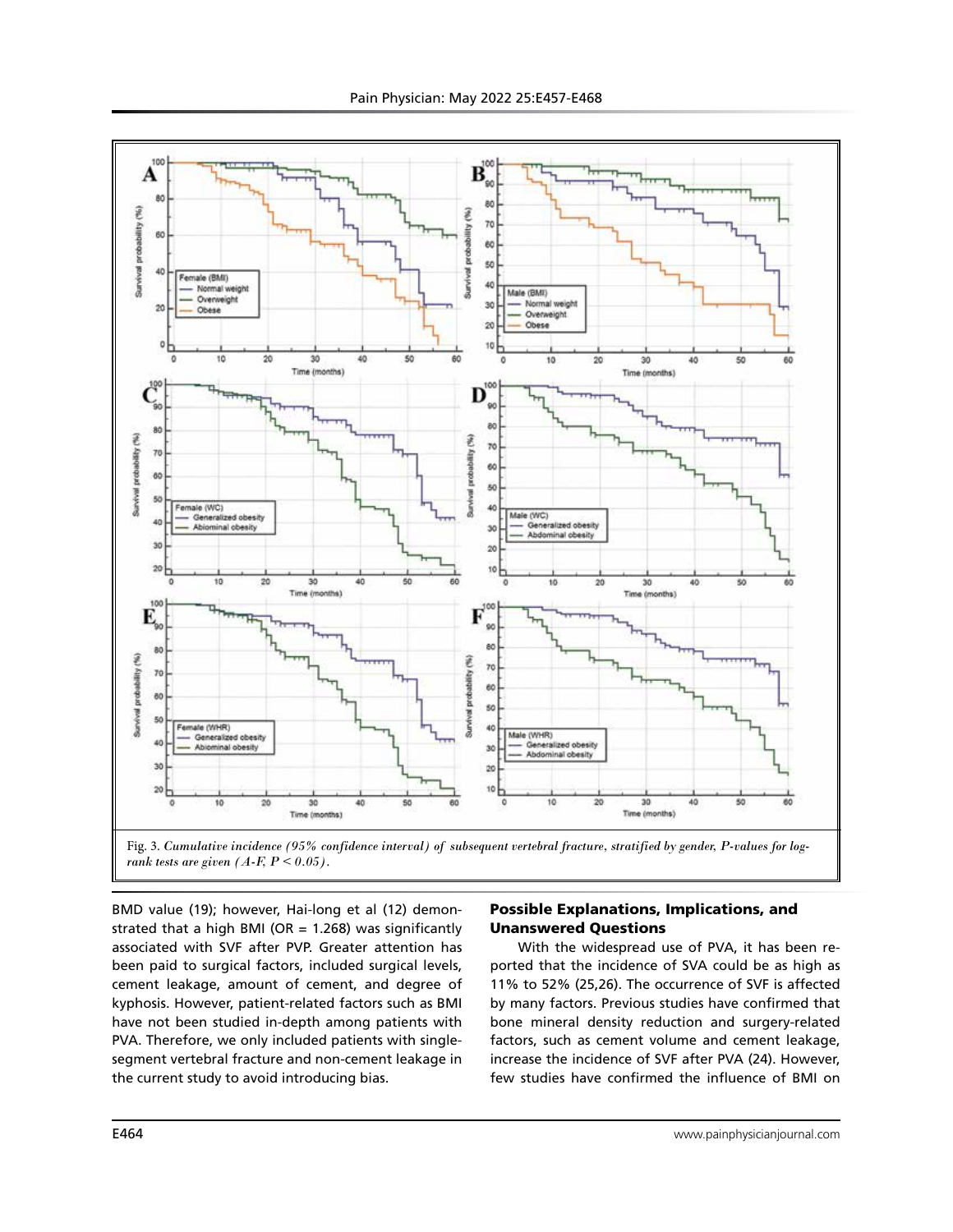

Abdominal Obesity and Subsequent Vertebral Fracture Risk

the occurrence and mechanism of SVF. Inconsistencies

in obesity fracture rates are probably owing to differences in study population, fracture type, study design, and available covariates (3). Differences in the distribution of lean mass, proportion of fat mass, and the method used to measure obesity among studies could also account for the differing results (27,28).

The relationship between obesity and osteoporotic fracture is complex, even called "the obesity paradox" (29). For obesity in osteoporotic fracture, we may briefly describe the underlying theory as follows. First, obesity is associated with an increased BMD, suggesting an increased bone mass is stimulated by a greater skeletal loading (30). Second, fat mass is associated with the release of bone active hormones (31); obesity often leads to hyperinsulinemia, with increased production of androgens and estrogens in the ovaries and decreased release of hormone-binding globulin in the liver. These result in a rise in free concentration of sex hormones, which may reduce osteoclast activity or have

a positive effect on osteoblasts. Increased amylin and preptin also enhance bone mass through the regulation of osteoblasts and osteoclast (32). Lastly, soft tissue pads around the hips absorb impact forces, which may underlie the relatively lower risk of hip and pelvic fractures in women with obesity (33).

Many studies have proposed explanations for the underlying relationship between obesity and increased fracture risk. First, most people with a high BMI have a high BMD; however, this does not guarantee ideal bone mass, this may not be commensurate to increased body mass and fat mass (34). In some overweight and people with obesity, increased bone fragility can lead to a fragility fracture tendency, which may be associated with central adiposity and poor bone quality (lower trabecular bone volume, stiffness, and higher cortical porosity), as well as markedly reduced bone formation (4). The benefit of obesity on bone strength and the protective effect of soft tissue pads are not enough to compensate for the greater fall impact forces (35). Sec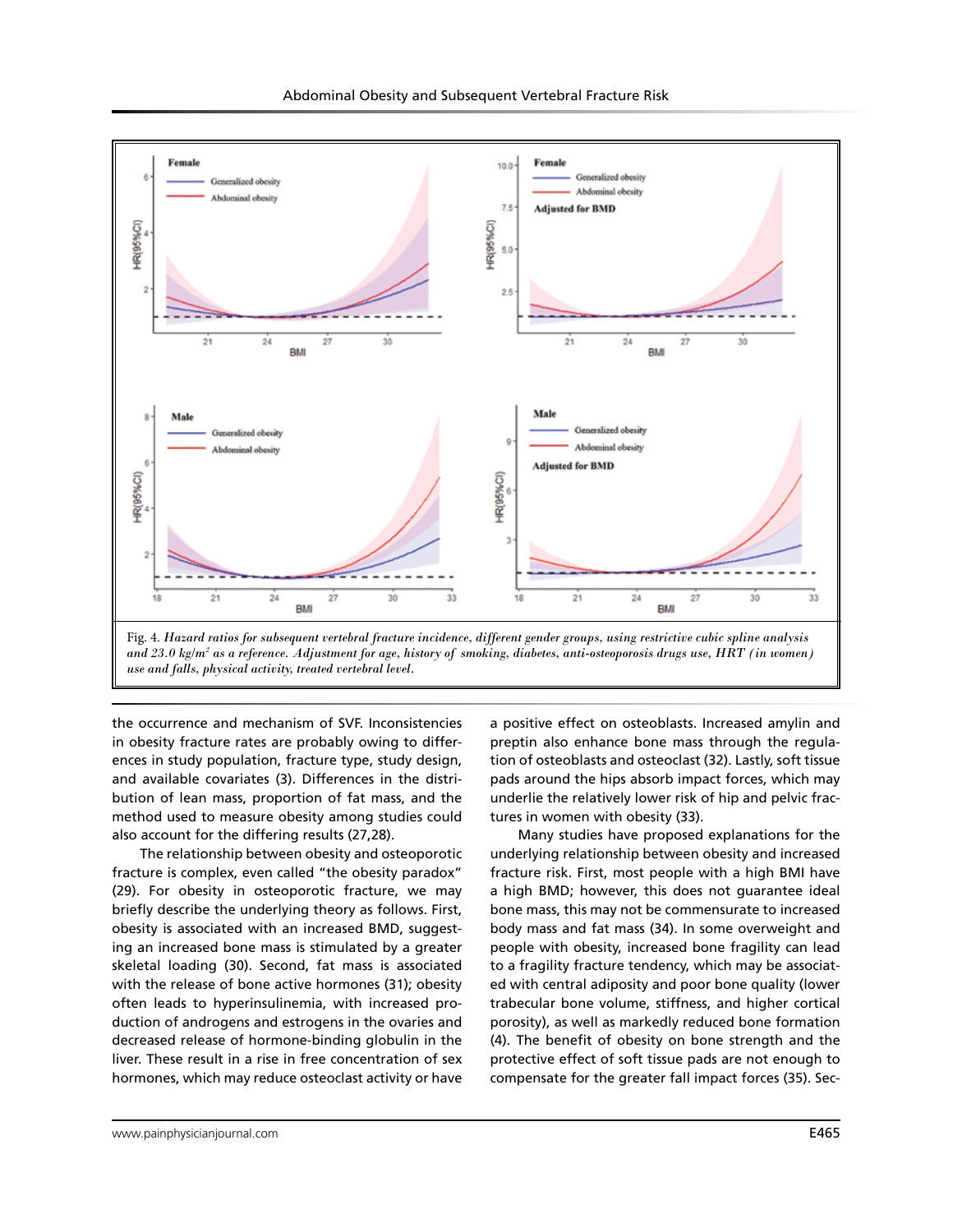ond, people with abdominal obesity may be at higher risk of falling than lighter-weight individuals (36). Because people with obesity require more attentional resources to control postural stability, they have a greater tendency to move backward or sideways than forward when standing from a sitting position, which may account for the greater frequency of upper arm and leg fractures than fractures of the hip and pelvis (37). Additionally, obesity is associated with a decreased quality of life and increased frailty (38), which may result in stumbling during ambulation and a higher prevalence of falls (39). Overweight or obese individuals have an instantaneous increase in vertebral load when they fall, which also increases the risk of SVF after percutaneous kyphoplasty surgery. Third, increased visceral fat and inflammatory cytokines in individuals with obesity can adversely affect bone metabolism (40). Obesityrelated conditions that compromise bone metabolism reduce 25-hydroxy-vitamin D and increase parathyroid hormone concentrations (41). Previous studies have also shown that inflammation-related factors released by visceral adipose tissue affect bone remodeling by enhancing bone reabsorption and inhibiting bone formation (42). Higher BMI is related to comorbidities that contribute to an increased rate of fracture, such as asthma, emphysema, and diabetes mellitus (43). After the initial vertebral fracture, the patient's height decreases significantly (21), leading to an increase in BMI. So, body height decreases and change in BMI may be useful for prediction of vertebral re-fracture.

Biomechanics may play an essential role in the occurrence of osteoporotic fractures, especially in patients undergoing PVP. In recent years, studies have shown that reduced vertebral body biomechanical strength and an increase in vertebral body yellow marrow are closely related. Thus, people with a high BMI are more likely to experience fracture. Again, a possible mechanism is that in patients with high levels of fat an increased vertebral body conversion of red to yellow marrow can cause a decrease in vertebral body biomechanical strength; bone cement is used to strengthen compression tolerance after excessive load stress, which would otherwise lead to a vertebral body compression fracture.

One study (12) showed that the risk of new adjacent level fractures increases 1.268-fold with every increase in BMI of 1 kg/m<sup>2</sup>. Every 12-kg increase in body weight increases spinal load by approximately 11.8%. Higher WC at identical body weights increases spinal forces equivalent to 20 kg of additional bodyweight

and increases the risk of OVF by 3 to 7 times compared with a smaller WC (44). Jin et al (45) investigated a total of 502,543 participants in the UK Biobank (229,138 men and 273,405 women) and found that a larger WC was associated with an increase in vertebral fracture risk in men. Until now, it has been considered that a direct pillar effect (the uneven distribution of bone cement resulting in differing forces) may prompt an adjacent level fracture. Obesity limits the relative mobility of adjacent segments and puts greater pressure on the vertebral body, which may lead to subsequent fracture (46). Higher BMI and abdominal obesity may do greater harm to bone and increase the risk of SVF after PVA.

# Strengths and Limitations of the Study

A notable advantage of our study is its long-term clinical follow-up as well as the diagnostic standards and exclusion and inclusion criteria, which reduced confounding biases. Our measurement of fat distribution was based on BMI, waist and hip circumference, and body-composition imaging studies; these data are more objective and accurate for the evaluation of future fracture risk. Nevertheless, several potential weaknesses of our study must be acknowledged. First, we only recorded the information of vertebral fracture, and there was no further statistical analysis on information for other fracture sites because the main aim of our paper was to explore the impact of obesity on vertebral re-fracture after PVA. Second, there are many risk factors affecting the recurrence of fracture after PVA, such as the amount of bone cement injected, distribution of bone cement, and cement leakage from the vertebra, among others. Third, to yield more accurate results, we only selected patients with a singlesegment vertebral fracture and no cement leakage from the vertebra. Thus, our results may reflect most Asian patients after PVA but may not be generalizable to specific patients or those with different ethnic backgrounds. Forth, there may have been asymptomatic patients with SVF who were not included in this study, which would lead to underestimation of the impact of BMI and abdominal obesity on the occurrence of SVF. However, our strict inclusion criteria ensured a more accurate prediction of the effect of BMI and abdominal obesity on the incidence of SVF in the survival model. Finally, owing to the observational study design, we could not identify an exact mechanism to explain our results. Despite these limitations, our study is the first to demonstrate that lower BMI, abdominal obesity, and excessive BMI gain may increase the incidence of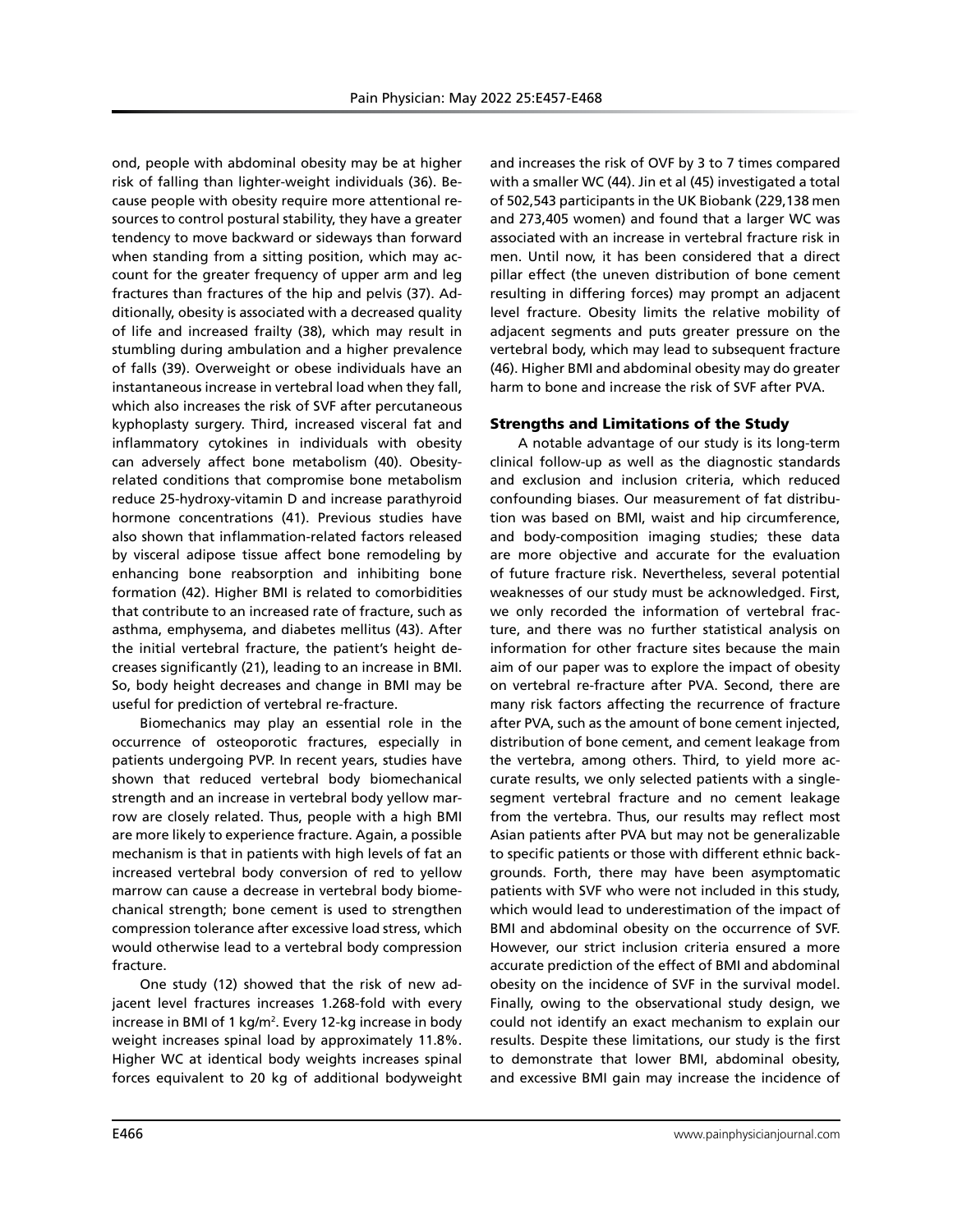SVF. We believe that our results and a large number of similar studies in evaluating obesity status are clinically useful for spine surgeons, as well as for the development of new precautionary approaches with respect to preventing SVF in patients with PVA.

# **CONCLUSION**

Our study showed that being overweight was associated with the lowest risk of SVF after PVA. With adjustment for BMD, lower BMI showed a weak protective effect against SVF in both men and women. Abdominal obesity was associated with a higher risk of SVF in all models. Abdominal circumference can

be used as a convenient and inexpensive measure in clinical settings for screening those with greater risk of future SVF after PVA. Large-scale clinical trials are warranted to investigate the clinical efficacy of body type management after PVA for the prevention of SVF.

#### Authors' contributions:

SJW initiated the idea, HWX and HC wrote the assay, XYF did the data analysis. YYY and TH supervised and reviewed the manuscript. XYG and SBZ gathered the data and helped with the data analysis. All authors read and approved the final manuscript.

# **REFERENCES**

- Mpalaris V, Anagnostis P, Goulis DG, Iakovou I. Complex association between body weight and fracture risk in postmenopausal women. *Obes Rev* 2015; 16:225-233.
- Johansson H, Kanis JA, Odén A, et al. A meta-analysis of the association of fracture risk and body mass index in women. *J Bone Miner Res* 2014; 29:223-233.
- 3. Kaze AD, Rosen HN, Paik JM. A metaanalysis of the association between body mass index and risk of vertebral fracture. *Osteoporos Int* 2018; 29:31-39.
- 4. Cohen A, Dempster DW, Recker RR, et al. Abdominal fat is associated with lower bone formation and inferior bone quality in healthy premenopausal women: a transiliac bone biopsy study. *J Clin Endocrinol Metab* 2013; 98:2562-2572.
- 5. Sadeghi O, Saneei P, Nasiri M, Larijani B, Esmaillzadeh A. Abdominal obesity and risk of hip fracture: a systematic review and meta-analysis of prospective studies. *Adv Nutr* 2017; 8:728-738.
- 6. Laslett LL, Just Nee Foley SJ, Quinn SJ, Winzenberg TM, Jones G. Excess body fat is associated with higher risk of vertebral deformities in older women but not in men: a cross-sectional study. *Osteoporos Int* 2012; 23:67-74.
- 7. Kim KC, Shin DH, Lee SY, Im JA, Lee DC. Relation between obesity and bone mineral density and vertebral fractures in Korean postmenopausal women. *Yonsei Med J* 2010; 51:857-863.
- 8. Paik JM, Rosen HN, Katz JN, et al. BMI, waist circumference, and risk of incident vertebral fracture in women. *Obesity*

*(Silver Spring, Md)* 2019; 27:1513-1519.

- 9. Sanli I, van Kuijk SMJ, de Bie RA, van Rhijn LW, Willems PC. Percutaneous cement augmentation in the treatment of osteoporotic vertebral fractures (OVFs) in the elderly: a systematic review. *Eur Spine J* 2020; 29:1553-1572.
- 10. Lee BG, Choi JH, Kim DY, Choi WR, Lee SG, Kang CN. Risk factors for newly developed osteoporotic vertebral<br>compression fractures following compression fractures treatment for osteoporotic vertebral compression fractures. *Spine J* 2019; 19:301-305.
- 11. Lin WC, Cheng TT, Lee YC, et al. New vertebral osteoporotic compression fractures after percutaneous vertebroplasty: retrospective analysis of risk factors. *J Vasc Interv Radiol* 2008; 19:225-231.
- 12. Ren HL, Jiang JM, Chen JT, Wang JX. Risk factors of new symptomatic vertebral compression fractures in osteoporotic patients undergone percutaneous vertebroplasty. *Eur Spine J* 2015; 24:750-758.
- 13. Deepa M, Farooq S, Deepa R, Manjula D, Mohan V. Prevalence and significance of generalized and central body obesity in an urban Asian Indian population in Chennai, India (CURES: 47). *Eur J Clin Nutr* 2009; 63:259-267.
- 14. Wu S, Wang R, Jiang A, et al. Abdominal obesity and its association with healthrelated quality of life in adults: a population-based study in five Chinese cities. *Health Qual Life Outcomes* 2014; 12:100.
- 15. Kannel WB, Sorlie P. Some health

benefits of physical activity. The Framingham Study. *Arch Intern Med*  1979; 139:857-861.

- 16. Genant HK, Wu CY, van Kuijk C, Nevitt MC. Vertebral fracture assessment using a semiquantitative technique. *J Bone Miner Res* 1993; 8:1137-1148.
- 17. Kim SH, Yi SW, Yi JJ, Kim YM, Won YJ. Association between body mass index and the risk of hip fracture by sex and age: a prospective cohort study. *J Bone Miner Res* 2018; 33:1603-1611.
- 18. Rikkonen T, Sund R, Sirola J, Honkanen R, Poole KES, Kröger H. Obesity is associated with early hip fracture risk in postmenopausal women: a 25 year follow-up. *Osteoporos Int* 2021; 32:769-777.
- 19. Chan MY, Frost SA, Center JR, Eisman JA, Nguyen TV. Relationship between body mass index and fracture risk is mediated by bone mineral density. *J Bone Miner Res* 2014; 29:2327-2335.
- 20. Li YX, Guo DQ, Zhang SC, et al. Risk factor analysis for re-collapse of cemented vertebrae after percutaneous vertebroplasty (PVP) or percutaneous kyphoplasty (PKP). *Int Orthop* 2018; 42:2131-2139.
- 21. Oh HS, Kim TW, Kim HG, Park KH. Gradual height decrease of augmented vertebrae after vertebroplasty at the thoracolumbar junction. *Korean J Neurotrauma* 2016; 12:18-21.
- 22. Wilsgaard T, Jacobsen BK, Ahmed LA, Joakimsen RM, Størmer J, Jørgensen L. BMI change is associated with fracture incidence, but only in non-smokers. The Tromsø Study. *Osteoporos Int* 2011;